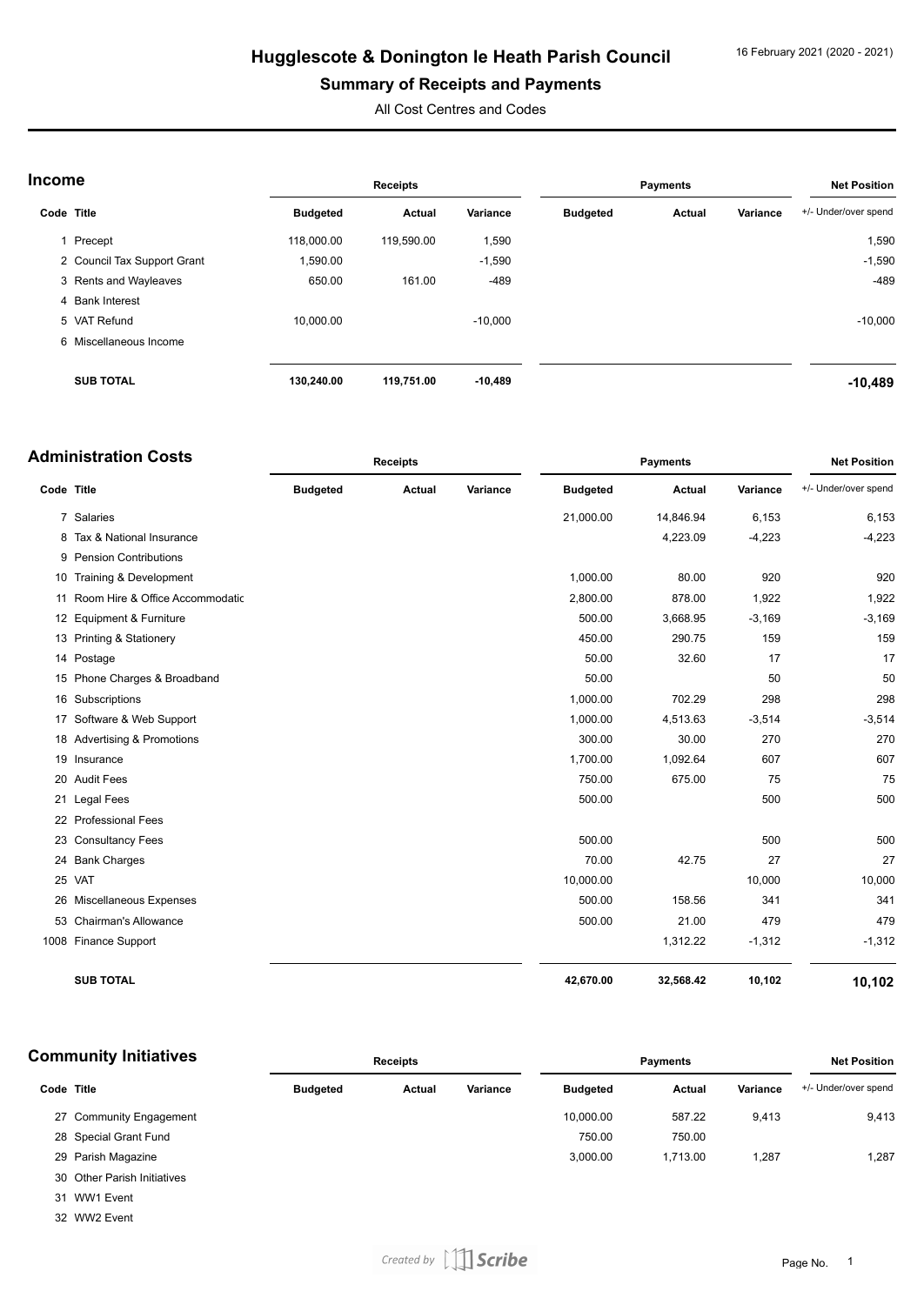### **Summary of Receipts and Payments**

All Cost Centres and Codes

| <b>SUB TOTAL</b>                      | 13,850,00 | 5.295.75 | 8,554    | 8,554    |
|---------------------------------------|-----------|----------|----------|----------|
| 36 Miscellaneous Community Initiative | 100.00    | 101.70   | -2       | $-2$     |
| 35 Christmas Cards                    |           | 309.50   | $-310$   | $-310$   |
| 34 Christmas Trees                    |           | 1.834.33 | $-1,834$ | $-1,834$ |
| 33 Street Art Mosaic Maintenance      |           |          |          |          |

| <b>Land and Property</b> | Receipts | Pavments | <b>Net Position</b> |
|--------------------------|----------|----------|---------------------|
|                          |          |          |                     |

| Code Title |                                        | <b>Budgeted</b> | Actual | Variance | <b>Budgeted</b> | Actual    | Variance | +/- Under/over spend |
|------------|----------------------------------------|-----------------|--------|----------|-----------------|-----------|----------|----------------------|
| 37         | Grounds Maintenance & Warden S         |                 |        |          | 41,500.00       | 28,833.00 | 12,667   | 12,667               |
| 38         | <b>Building Maintenance</b>            |                 |        |          | 1,500.00        |           | 1,500    | 1,500                |
|            | 39 Fire & Security Costs               |                 |        |          | 1,800.00        |           | 1,800    | 1,800                |
| 40         | Play Equipment - Repairs & Repla       |                 |        |          |                 | 1,775.00  | $-1,775$ | $-1,775$             |
| 41         | <b>Other Grounds Maintenance Costs</b> |                 |        |          | 10,000.00       | 408.50    | 9,592    | 9,592                |
|            | 42 Electricity                         |                 |        |          | 1,000.00        | 665.02    | 335      | 335                  |
|            | 43 Water Charges                       |                 |        |          | 300.00          | 140.31    | 160      | 160                  |
|            | 44 Council Tax                         |                 |        |          |                 |           |          |                      |
|            | 45 Refuse Charges                      |                 |        |          |                 |           |          |                      |
| 46         | <b>Cleaning Supplies</b>               |                 |        |          |                 |           |          |                      |
| 47         | Notice Boards                          |                 |        |          |                 |           |          |                      |
|            | 48 Benches                             |                 |        |          |                 |           |          |                      |
|            | 49 Allotments                          |                 |        |          |                 |           |          |                      |
|            | <b>SUB TOTAL</b>                       |                 |        |          | 56,100.00       | 31,821.83 | 24,278   | 24,278               |

## **Neighbourhood Planning**

| NGIYIINOUITIOOU FIAHHIIIY |                                   |                 | <b>Receipts</b> |          | <b>Payments</b> |               | <b>Net Position</b> |                      |
|---------------------------|-----------------------------------|-----------------|-----------------|----------|-----------------|---------------|---------------------|----------------------|
|                           | Code Title                        | <b>Budgeted</b> | Actual          | Variance | <b>Budgeted</b> | <b>Actual</b> | Variance            | +/- Under/over spend |
|                           | 50 Neighbourhood Planning         |                 |                 |          |                 |               |                     |                      |
|                           | 51 Questionnaires - Plan Delivery |                 |                 |          |                 |               |                     |                      |
|                           | <b>SUB TOTAL</b>                  |                 |                 |          |                 |               |                     |                      |

| <b>Election Costs</b> |                   | <b>Receipts</b> |        |          | <b>Payments</b> |        |          | <b>Net Position</b>  |
|-----------------------|-------------------|-----------------|--------|----------|-----------------|--------|----------|----------------------|
| Code Title            |                   | <b>Budgeted</b> | Actual | Variance | <b>Budgeted</b> | Actual | Variance | +/- Under/over spend |
|                       | 52 Election Costs |                 |        |          | 3,500.00        |        | 3,500    | 3,500                |
|                       | <b>SUB TOTAL</b>  |                 |        |          | 3,500.00        |        | 3,500    | 3,500                |

| <b>Section 137</b> |
|--------------------|
|--------------------|

| <b>Section 137</b> | <b>Receipts</b> |        |          | <b>Payments</b> |        |          | <b>Net Position</b>  |  |
|--------------------|-----------------|--------|----------|-----------------|--------|----------|----------------------|--|
| Code Title         | <b>Budgeted</b> | Actual | Variance | <b>Budgeted</b> | Actual | Variance | +/- Under/over spend |  |
| 54 Section 137     |                 |        |          | 500.00          | 64.00  | 436      | 436                  |  |